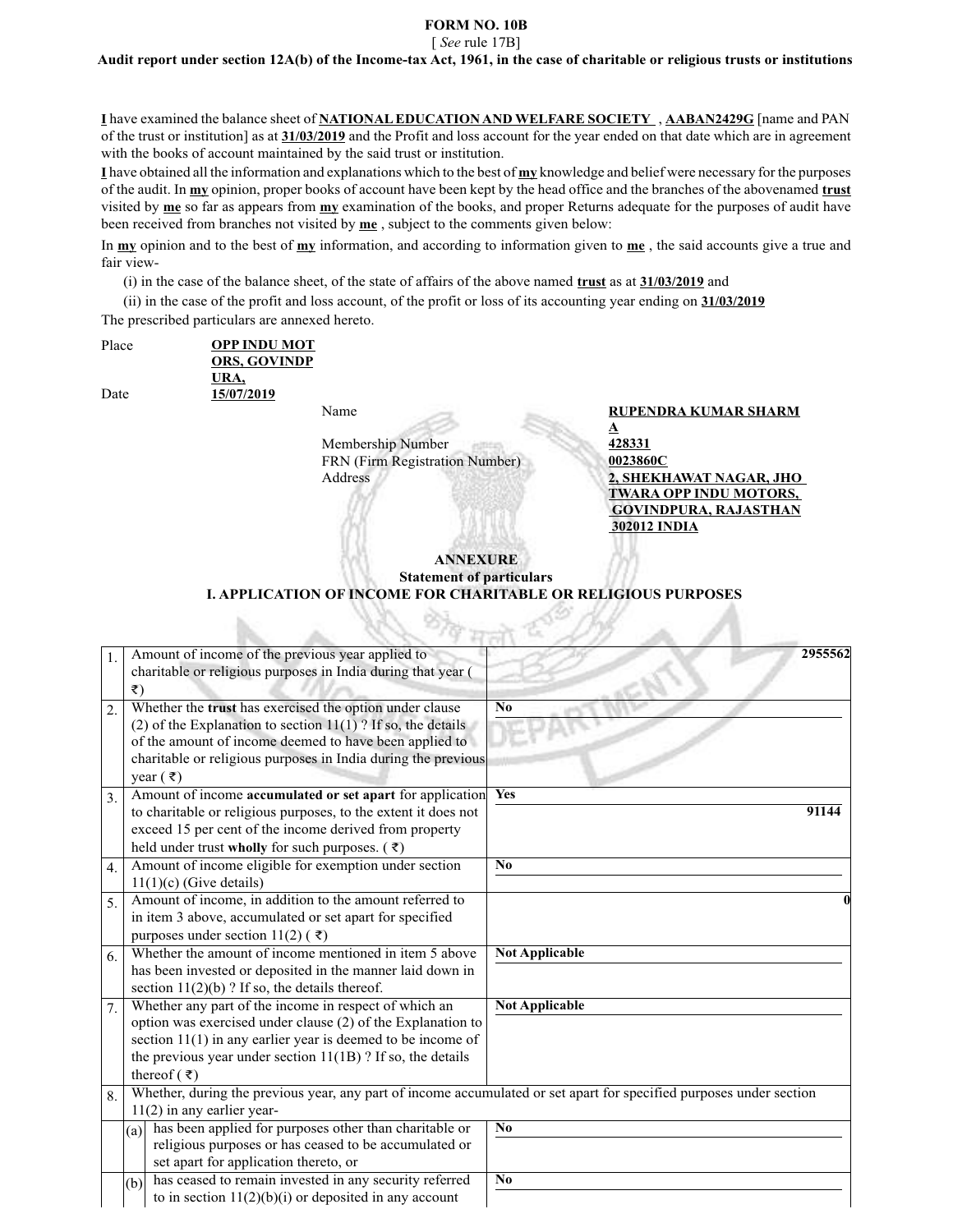|                |     | referred to in section $11(2)(b)(ii)$ or section $11(2)(b)$<br>$(iii)$ , or                                                                                                                                                                                                                                                      |                        |                        |
|----------------|-----|----------------------------------------------------------------------------------------------------------------------------------------------------------------------------------------------------------------------------------------------------------------------------------------------------------------------------------|------------------------|------------------------|
|                | (c) | has not been utilised for purposes for which it was<br>No<br>accumulated or set apart during the period for which<br>it was to be accumulated or set apart, or in the year<br>immediately following the expiry thereof? If so, the<br>details thereof                                                                            |                        |                        |
|                |     | II. APPLICATION OR USE OF INCOME OR PROPERTY FOR THE BENEFIT OF PERSONS REFERRED TO IN SECTION 13(3)                                                                                                                                                                                                                             |                        |                        |
|                |     | Whether any part of the income or property of the trust was lent, or continues to be lent,<br>in the previous year to any person referred to in section $13(3)$ (hereinafter referred to in<br>this Annexure as such person)? If so, give details of the amount, rate of interest charged<br>and the nature of security, if any. |                        | N <sub>0</sub>         |
| $\overline{2}$ |     | Whether any part of the income or property of the trust was made, or continued to be<br>made, available for the use of any such person during the previous year? If so, give<br>details of the property and the amount of rent or compensation charged, if any.                                                                  |                        | $\bf No$               |
| 3.             |     | Whether any payment was made to any such person during the previous year by way of<br>salary, allowance or otherwise? If so, give details                                                                                                                                                                                        | $\bf No$               |                        |
| 4.             |     | Whether the services of the trust were made available to any such person during the<br>previous year? If so, give details thereof together with remuneration or compensation<br>received, if any                                                                                                                                 | $\overline{\text{No}}$ |                        |
| 5.             |     | Whether any share, security or other property was purchased by or on behalf of the trust<br>during the previous year from any such person? If so, give details thereof together with<br>the consideration paid                                                                                                                   |                        | $\overline{N_0}$       |
| 6.             |     | Whether any share, security or other property was sold by or on behalf of the trust<br>during the previous year to any such person? If so, give details thereof together with the<br>consideration received                                                                                                                      |                        | N <sub>0</sub>         |
| $\overline{7}$ |     | Whether any income or property of the trust was diverted during the previous year in<br>favour of any such person? If so, give details thereof together with the amount of income<br>or value of property so diverted                                                                                                            |                        | $\overline{N_0}$       |
| 8.             |     | Whether the income or property of the trust was used or applied during the previous year<br>for the benefit of any such person in any other manner? If so, give details                                                                                                                                                          |                        | $\mathbf{N}\mathbf{0}$ |

#### **III. INVESTMENTS HELD AT ANY TIME DURING THE PREVIOUS YEAR(S) IN CONCERNS IN WHICH PERSONS REFERRED TO IN SECTION 13(3) HAVE A SUBSTANTIAL INTEREST**

建筑机 流浪

C.

|       | S. Name and address of | Where the concern is a Nominal value of the |                         | Income from the                 | Whether the amount                                                                                           |
|-------|------------------------|---------------------------------------------|-------------------------|---------------------------------|--------------------------------------------------------------------------------------------------------------|
|       | $\vert$ Nothe concern  | company, number and<br>class of shares held | investment( $\bar{z}$ ) | investment( $\overline{\tau}$ ) | in col. 4 exceeded 5<br>per cent of the capital<br>of the concern during<br>the previous year-say,<br>Yes/No |
| Total |                        |                                             |                         |                                 |                                                                                                              |

Place **OPP INDU MOT ORS, GOVINDP URA,**

Date **15/07/2019**

Name **RUPENDRA KUMAR SHARM**

 **302012 INDIA**

Membership Number **428331**<br>FRN (Firm Registration Number) **42833600** FRN (Firm Registration Number)<br>Address

# $\frac{A}{428331}$ **2, SHEKHAWAT NAGAR, JHO TWARA OPP INDU MOTORS, GOVINDPURA, RAJASTHAN**

| -<br>Form Filn.<br>1ling<br>$\sim$<br>etails |  |
|----------------------------------------------|--|
| ∽.<br>Rev "<br>lrı aına                      |  |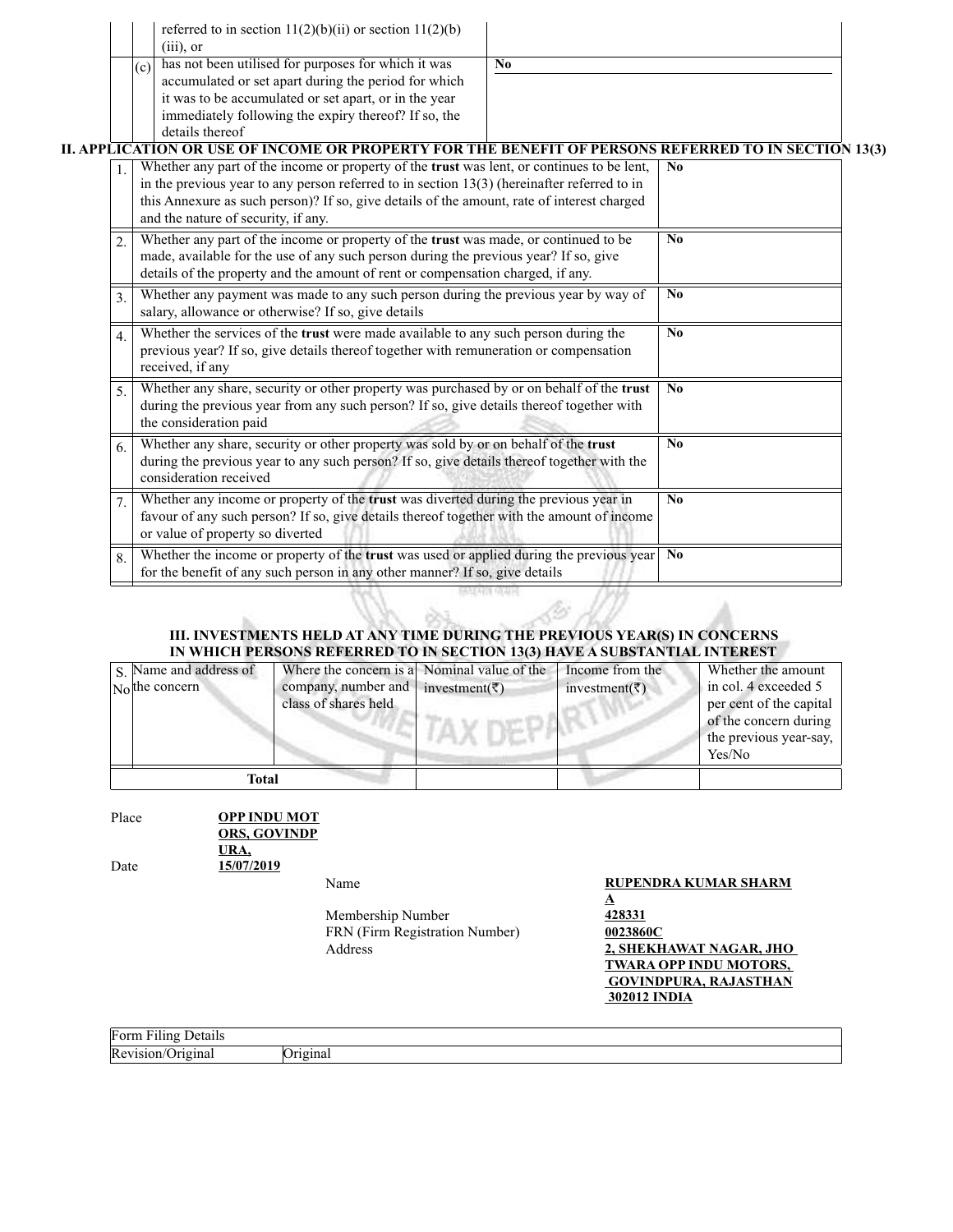RUPENDRA SHARMA & ASSOCIATES **Chartered Accountants** 4. Sadguru Mention, Sector - 4. Near Chitrakoot Stadium, Chitrakoot, Vaishali Nagar Jaipur, 302021- Mob:- 8955954879,7221012456



### **AUDIT REPORT**

- We have examined the balance sheet as at 31<sup>st</sup> March, 2019 and the Income and Expenditure for I. the year ended on that date attached herewith of National Educattion & Welfare Society. (PAN:- AABAN2429G)
- $2.$ We certify that the balance sheet and the Income and Expenditure account are in agreement with the books of accounts maintained at the head office at
- We report the following observations/comments/discrepancies/inconsistencies; if any:  $3.(a)$
- Subject to above :- $3.(b)$ 
	- (A) We have obtained all the information and explanations which to the best of our knowledge and belief were necessary for the purpose of the Audit.
	- (B) In our opinion, proper books of accounts have been kept at the Head office and branches of the Entity so far as appears from our examination of the books.
	- (C) In our opinion and to the best of our information and according to the explanations given to us, the said accounts, read with notes thereon, if any, give a true and fair view:
		- in the case of the balance sheet, of the state of the affairs of the Entity as at  $\Im^{10}$  $(i)$ March, 2019 and
		- $(ii)$ in the case of the Income and Expenditure account of the surplus of the institution for the year ended on that date.

In our opinion and to the best of our information and according to explanations given to us, the particulars given in the said Balance sheet and Income and Expenditure Account are true and correct.

Date: 21/06/2019 Place: JAIPUR

For Rupendra Sharma & Associates. **Chartered Accountants** 

m1  $airm$ (Rupendra Kumar Starma) M.No.42833  $FRN - 0238600$  $Y \bullet S$ a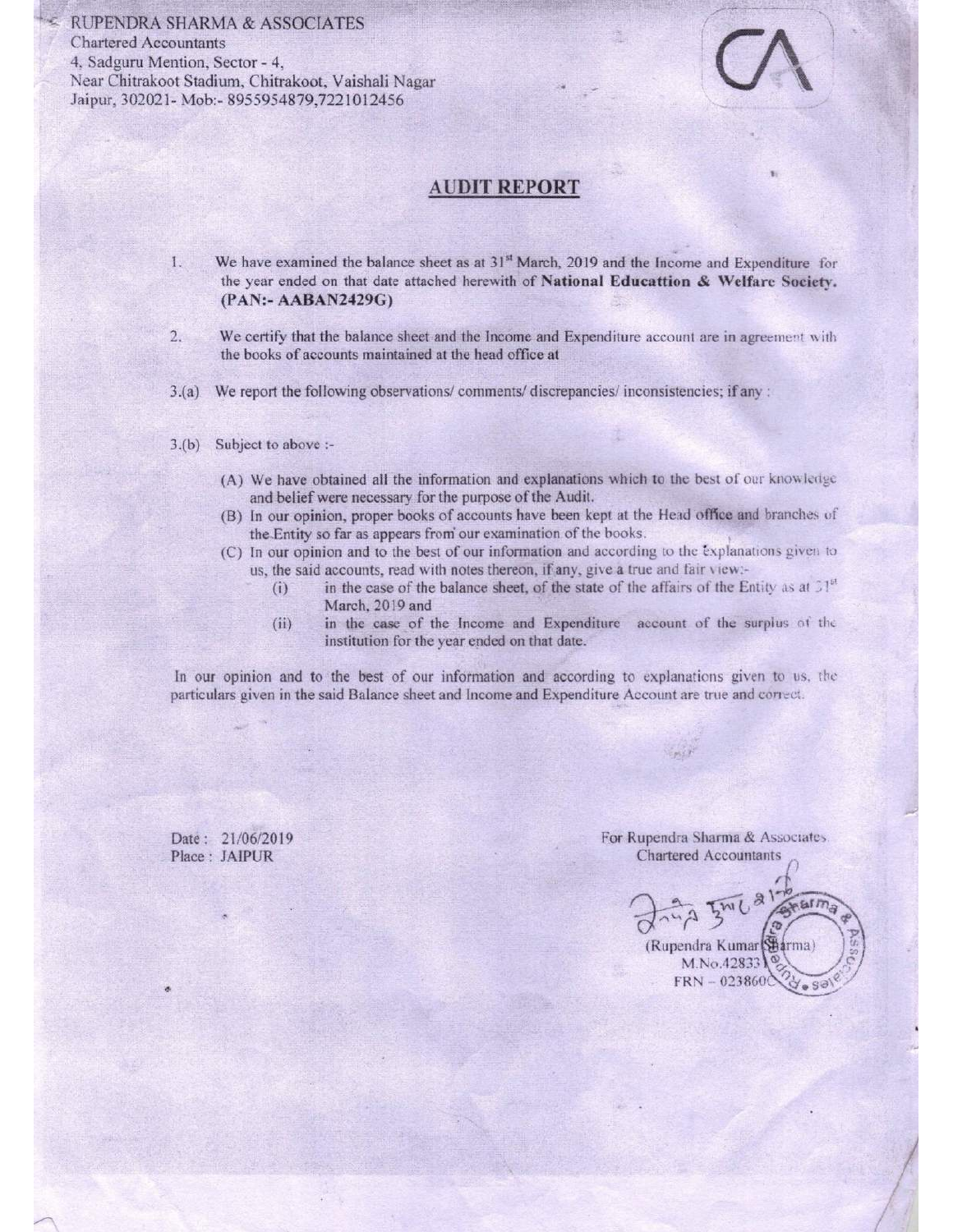#### **NATIONAL EDUCATION AND WELFARE SOCIETY** STATEMENT OF INCOME & EXPENDITURE FOR THE YEAR ENDED AS AT 31.03.2019

| <b>PARTICULARS</b>                        | SH. REF.       | <b>Figures as on</b><br>31.03.2019 |  |              |
|-------------------------------------------|----------------|------------------------------------|--|--------------|
| <b>INCOME</b>                             |                |                                    |  |              |
| Donation                                  |                |                                    |  | 640,730.00   |
| <b>Fees for RSCIT Course</b>              |                |                                    |  | 414,400.00   |
| <b>Fees for Stiching Course</b>           |                |                                    |  | 754,825.00   |
| Interest Income                           |                |                                    |  | 241.00       |
| Fees from Misc. Course                    |                |                                    |  | 1,006,339.00 |
| Membership Fees Received                  |                | <b>PARTICI</b>                     |  | 230, 171.00  |
| <b>TOTAL</b>                              |                |                                    |  | 3,046,706.00 |
| <b>EXPENDITURE</b>                        |                |                                    |  |              |
| Chetana Shivir Expenses                   |                |                                    |  | 40,283.00    |
| <b>Computer Training Camp Expenses</b>    |                |                                    |  | 580.431.00   |
| Swachata Abhiyan                          |                |                                    |  | 5.000.00     |
| <b>Plantation Expenses</b>                |                |                                    |  | 76,890.00    |
| <b>Sundry Expenses</b>                    |                |                                    |  | 31,827.58    |
| <b>Advertisement Expenses</b>             |                |                                    |  | 2,100.00     |
| <b>Child Education Fees Expenses</b>      |                |                                    |  | 80,560.00    |
| <b>Fashion Designinng Course Expenses</b> |                |                                    |  | 36.480.00    |
| <b>RSCIT Course Expenses</b>              |                |                                    |  | 163.998.00   |
| <b>Stiching Expenses</b>                  |                |                                    |  | 593,548.00   |
| <b>Eye Check Camp</b>                     |                |                                    |  | 36,127.00    |
| Stiching Camp and Material Expenses       |                |                                    |  | 56.170.00    |
| <b>Bank Charges</b>                       |                |                                    |  | 1,100.36     |
| Depreciation A/c                          | $\overline{2}$ |                                    |  | 19,923.40    |
| <b>Electricity and Water Expenses</b>     |                |                                    |  | 31,275.00    |
| <b>Functions &amp; Festivals</b>          |                |                                    |  | 18,630.00    |
| Office Expenses                           |                |                                    |  | 42,784.00    |
| Printing and Stationary                   |                |                                    |  | 36,127.00    |
| Handicapped Welfare Expenses              |                |                                    |  | 371.653.00   |
| Salary Exp.                               |                |                                    |  | 641.470.00   |
| Telephone & Internet Expenses             |                |                                    |  | 13.232.00    |
| Office Rent                               |                |                                    |  | 68,500.00    |
| Repair And Maintenance                    |                |                                    |  | 7,453.00     |
| <b>TOTAL</b>                              |                |                                    |  | 2,955,562.34 |
| <b>Excess of Income Over Expenditure</b>  |                |                                    |  | 91,143 66    |
| <b>B/f from previous year</b>             |                |                                    |  |              |
| Carried to Balance sheet                  |                |                                    |  | 91,143.66    |

#### ACCOUNTING POLICIES & NOTES ON ACCOUNTS

AS PER OUR REPORT OF EVEN DATE For Rupendra Sharma & Associates Gharma **Chartered Accountants FRN: 023860C**  $\mathbf{a}$ מי (Rupendra Kumar Sharma)  $\alpha$ τ Proprietor

 $•89$ 

For National Education & Welfare Society

(PRASHANT BHADORIA) (President)

M.No. 428331 Place : Jaipur Date :- 21.06.2019

 $\bullet$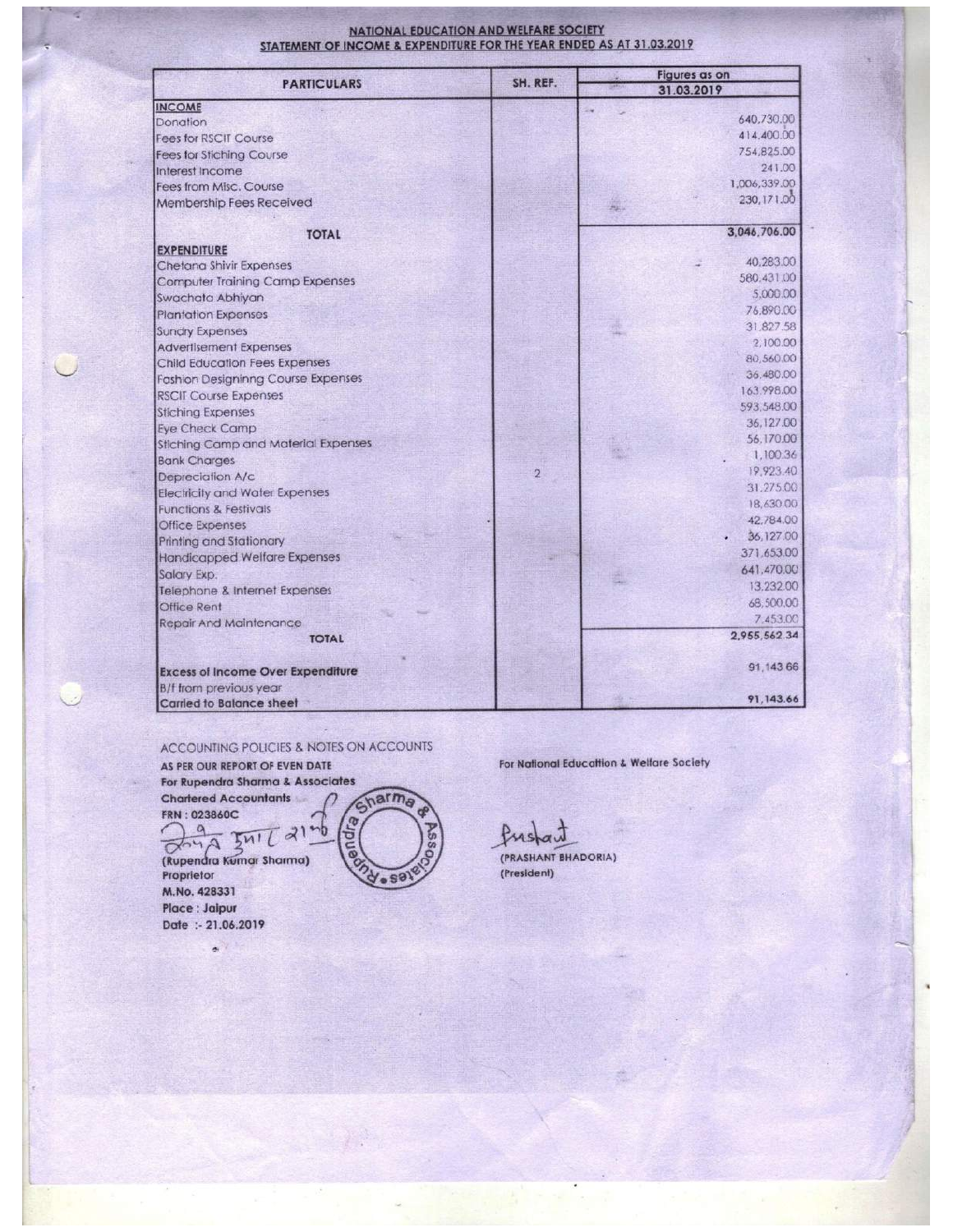# **NATIONAL EDUCATION AND WELFARE SOCIETY**

# **BALANCE SHEET AS ON 31st March 2019**

| <b>Particulars</b>                              | SH. REF.       | Figures as on<br>31.03.2019 |
|-------------------------------------------------|----------------|-----------------------------|
| <b>SOURCES OF FUND</b>                          |                |                             |
|                                                 |                |                             |
| Corpus fund                                     |                | 438,029.00                  |
| Surplus of Income & Expenses A/c                |                | 91,143.66                   |
| Total                                           |                | 529,172.66                  |
| <b>APPLICATION OF FUND</b>                      |                |                             |
| <b>Fixed Assets</b>                             |                |                             |
| <b>Fixed Assets</b>                             | $\overline{2}$ | 104,320.00                  |
| <b>Current Assets, Loans and Advances:</b>      |                |                             |
| Cash in hand                                    | 3              | 247,117.00                  |
| <b>Bank balance</b>                             | 4              | 46,484.60                   |
| loans and advances                              |                | 162,000.00                  |
|                                                 | (A)            | 455,601.60                  |
| <b>Less: Current Liabilities and Provisions</b> |                |                             |
| Creditors                                       |                | 30,749.00                   |
|                                                 | (B)            | 30,749.00                   |
| <b>Net Current Assets (A-B)</b>                 |                | 424,852.60                  |
| Total                                           |                | 529,172.60                  |

ACCOUNTING POLICIES & NOTES ON ACCOUNTS

AS PER OUR REPORT OF EVEN DATE For Rupendra Sharma & Associates **Chartered Accountants** Sharma FRN: 023860C Edmul say  $2\frac{9}{2140}$   $\frac{5}{2}$   $\frac{1}{2}$ 

(PRASHANT BHADORIA) (President)

For National Educattion & Welfare Society

(Rupendra Kumar Sharma) Proprietor M.No. 428331 Place : Jaipur Date: - 21.06.2019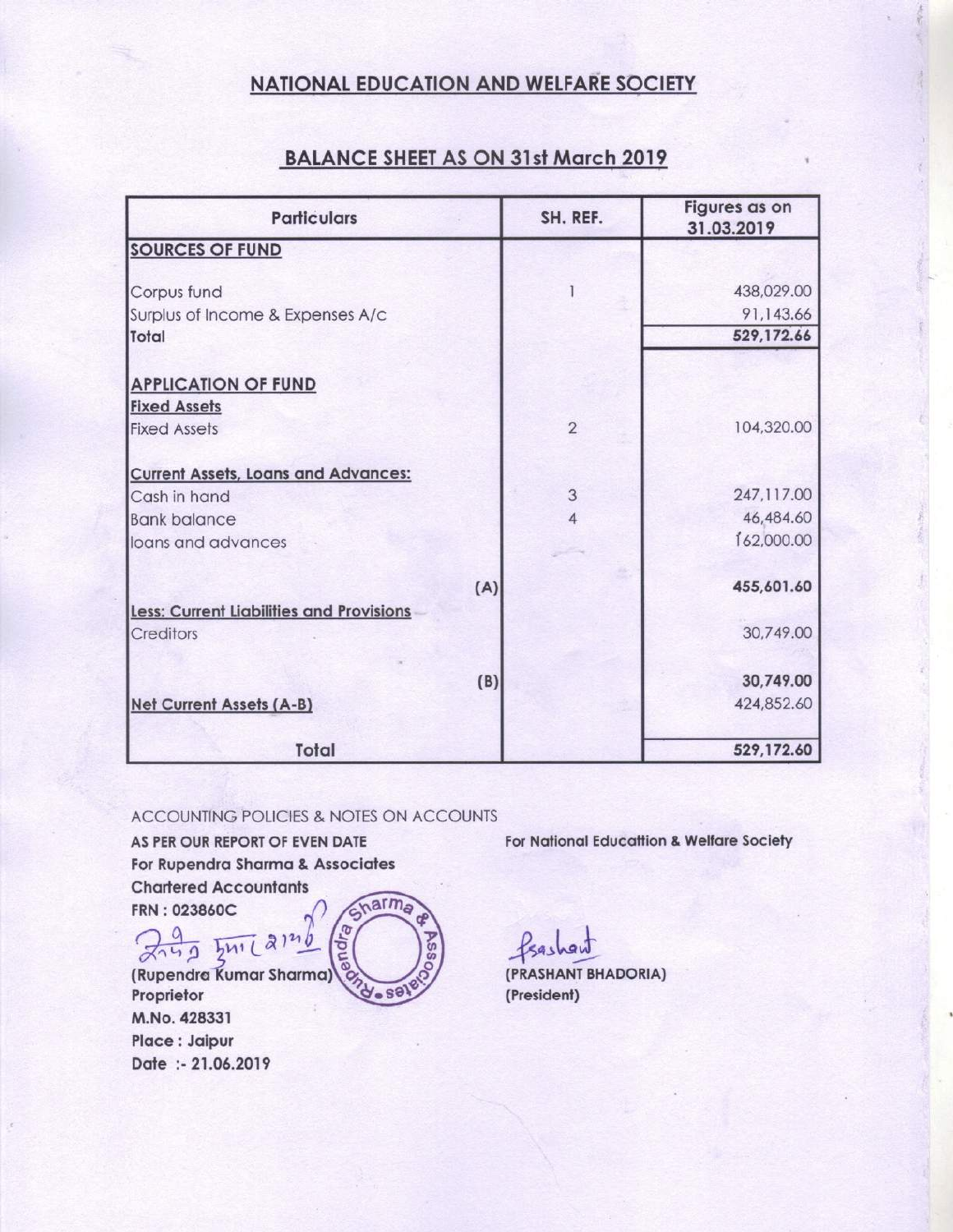## **SCHEDULE 1**

ANNEXED TO AND FORMING PART OF THE BALANCE SHEET AS ON 31.03.2019

| <b>SCHEDULE : 1: CORPUS FUND</b> | 31.03.2019 |
|----------------------------------|------------|
| <b>Opening Balance</b>           | 440,879.00 |
| Less: Adjustment During the year | 2,850.00   |
| <b>Closing Balance</b>           | 438,029.00 |
| <b>SCHEDULE:3 CASH</b>           | 31.03.2019 |
|                                  |            |
| Cash                             | 247,117.00 |
| <b>TOTAL</b>                     | 247,117.00 |
| <b>SCHEDULE: 4: BANK BALANCE</b> | 31.03.2019 |

| <b>ISCHLDULE . R.DAINN DALANGE</b>   | J1.03.2011 |
|--------------------------------------|------------|
|                                      |            |
| <b>Bank Of India</b>                 | 8,440.00   |
| <b>Bank Of India Current Account</b> | 11,416.20  |
| <b>HDFC Bank</b>                     | 26,362.56  |
| <b>SBI</b>                           | 265.84     |
| <b>TOTAL</b>                         | 46,484.60  |
|                                      |            |

July 3mi 21mb **BORTHOLD SPIE ASSO**